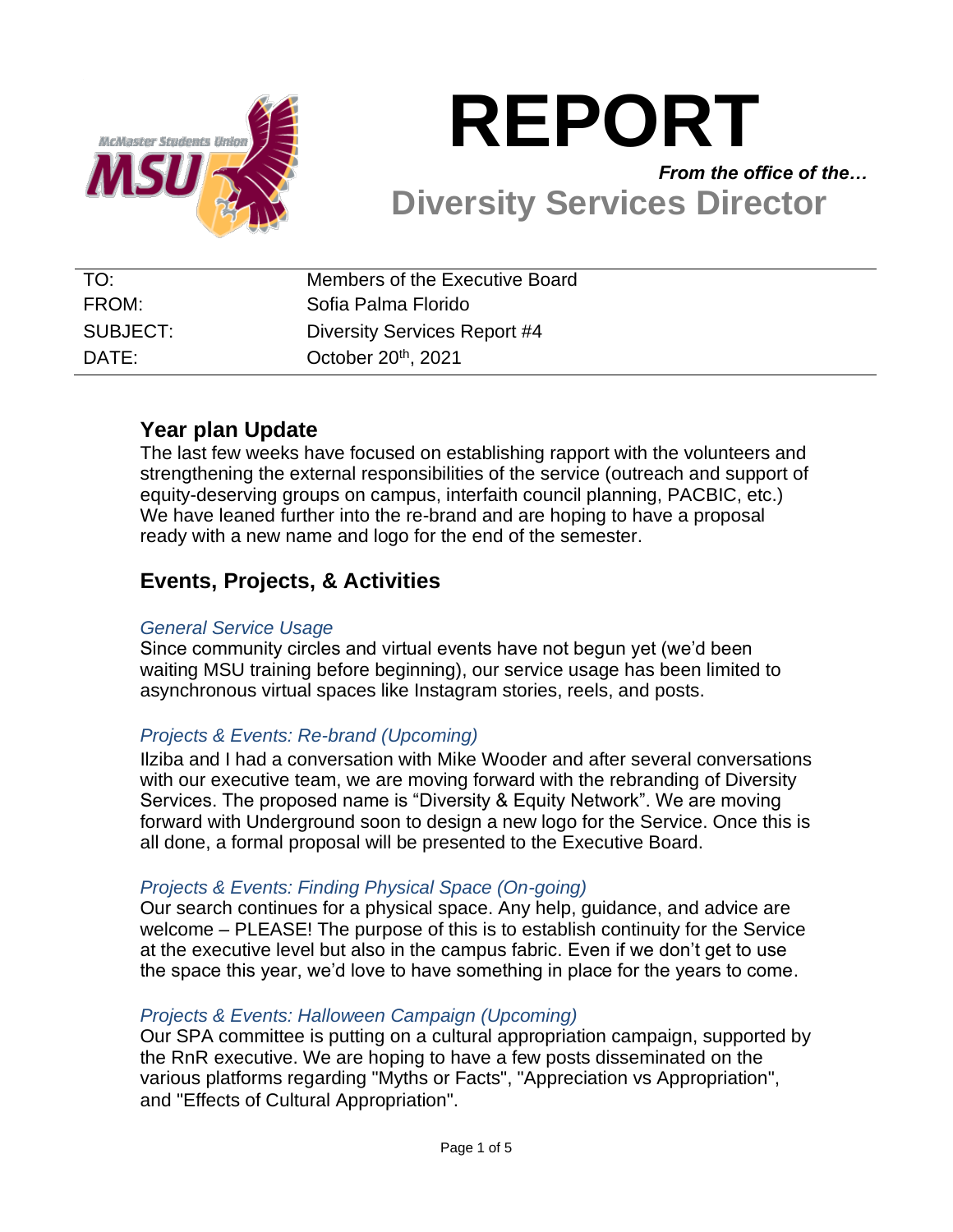## *Projects & Events: Community Circles (Upcoming)*

A collaboration with Maccess and WGEN is being planned for hosting a Disability in Colour community circle and a community circles closed to first generation immigrants.

#### *Projects & Events: Podcast Episode (Upcoming)*

SPA volunteers are planning a Listen Up! podcast episode (~20-30 minutes in length) on the theme of accessibility and inclusion. We have narrowed down our focus and are hoping to potentially interview an executive from Maccess and collaborate with the MSU University Affairs standing committee. We are still ironing out a few minor details and hope to bolster our efforts on this as soon as we wrap up with the social media campaign.

# **Outreach & Promotions**

#### *Summary*

We have focused our energy on Instagram engagement; however, we will be starting to use Twitter to increase our reach and provide support to causes that align with our mandate.

Because our volunteers are still getting initiatives out, our promotional team has focused on using stories (Instagram and facebook) to share resources and relevant content. This has also been a small but noticeable way of engaging and supporting other services as well as organizations and clubs on campus.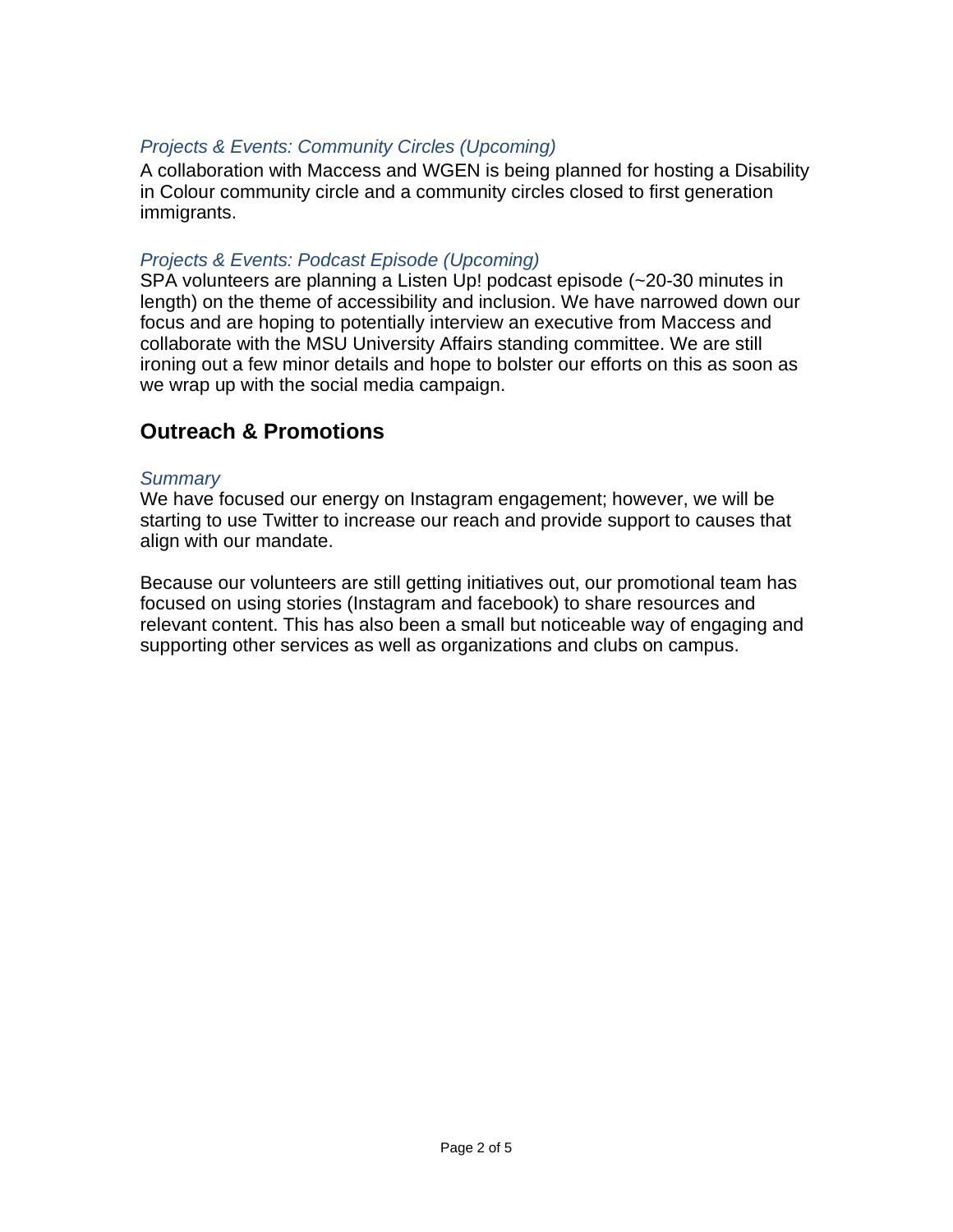#### *Promotional Materials*

We shared a post for National Truth and Reconciliation Day on September 30<sup>th</sup>:



#### We made our first reel!

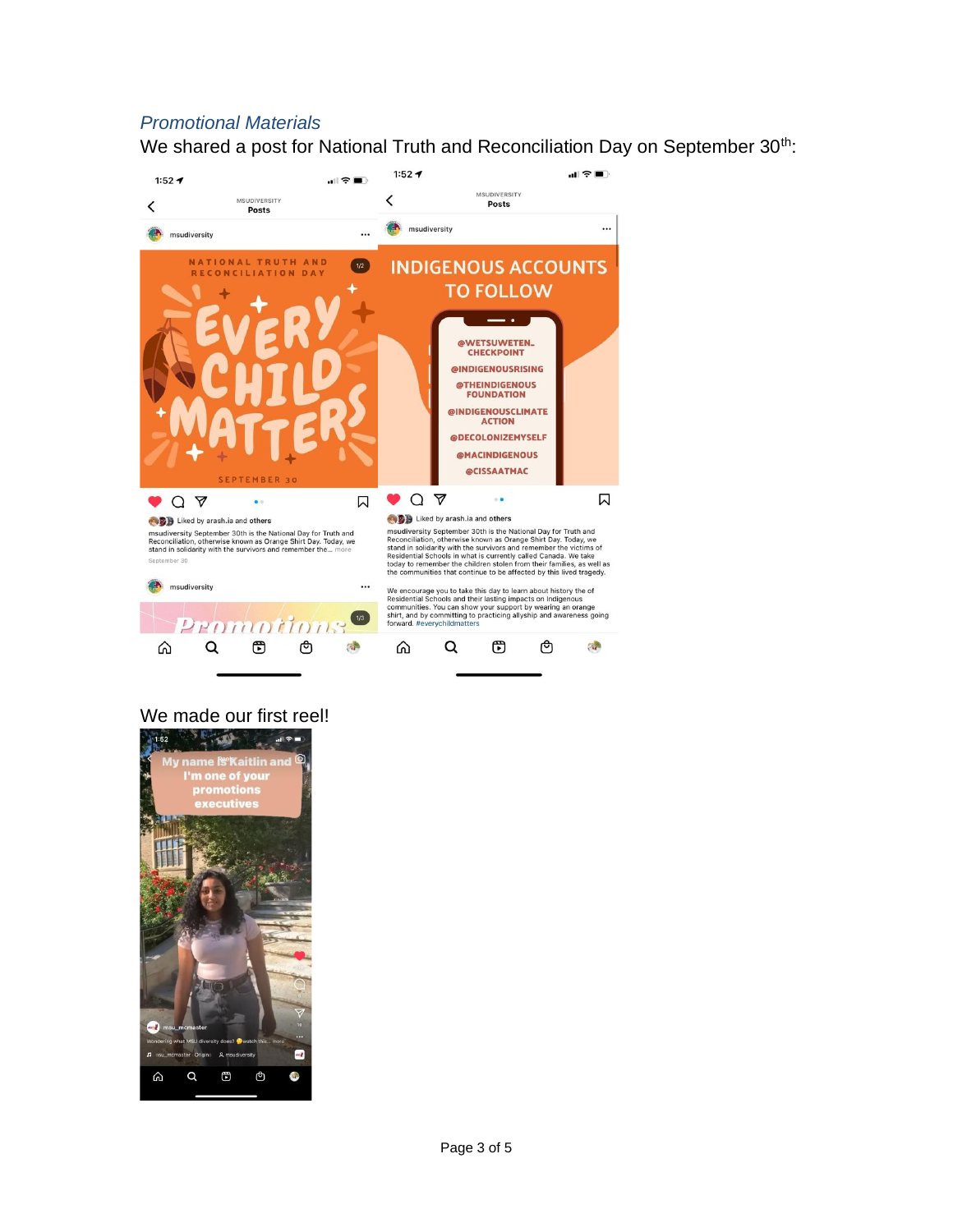## *Social Media Engagement since the Previous Report*



## **Finances**

#### *Budget Summary*

Nothing has changed on this front since our last report. That is since most of our expenses go towards the standing tab we have with Underground.

| <b>ACCOUNT</b> | ITEM | <b>BUDGET</b> |
|----------------|------|---------------|
| <b>CODE</b>    |      | <b>COST</b>   |

| <b>TOTAL SPENT IN LINE</b> |  |
|----------------------------|--|
| <b>REMAINING IN LINE</b>   |  |